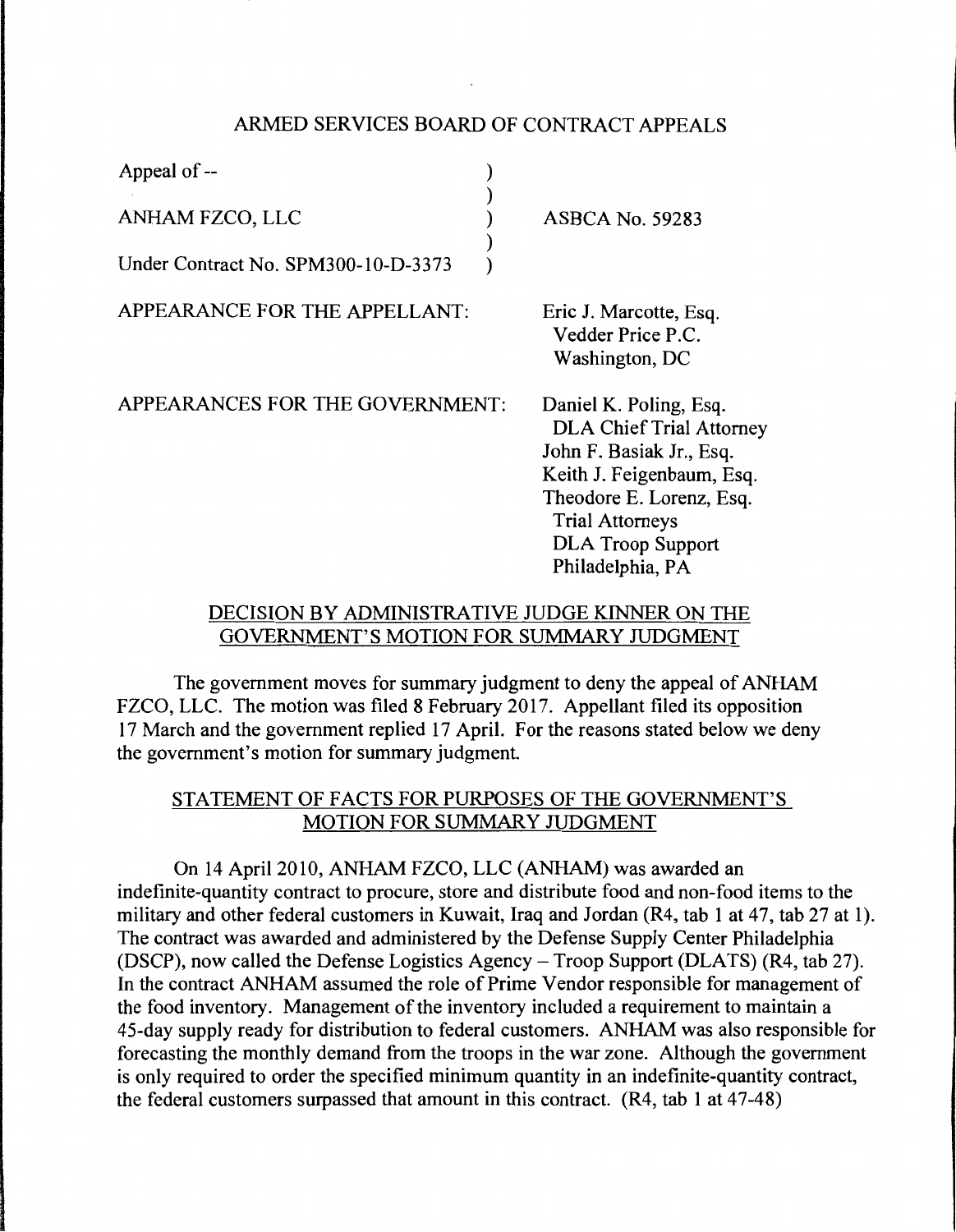The contract required food to be purchased in the United States. Once it reached the Middle East, ANHAM stored food in warehouses in Kuwait. To maintain appropriate inventory levels, ANHAM needed to maintain a flow of food to the Kuwait warehouses from American suppliers. This was accomplished through an extended "pipeline" beginning with trucks transporting food to warehouses in the United States, then to ports. Ships transported the food to Kuwait and trucks brought the food to ANHAM's warehouses before distribution by truck to troops in Iraq. (R4, tab 14 at 12)

During the solicitation process potential offerors were concerned with the possible withdrawal of American troops from Iraq. The President had made many public statements about his intention to withdraw troops (e.g. app. opp'n, ex. C). If the contract was terminated prematurely it was possible that the contractor would not recoup the significant costs that would be incurred (app. opp'n, ex.  $A \parallel 11$ , ex. B at 275). The attendees at the 14 May 2008 pre-proposal conference expressed these concerns. Amendment No. 0003 added the transcript of bidder questions from the conference to the solicitation. Question number 12 in the conference asked:

> The White House administration will change after the November elections, and this solicitation is "all at risk". What steps will DSCP take to mitigate PV losses if troops are withdrawn? Will this loss mitigation include repayment for facilities constructed in anticipation of contract award? Will it cover PV products stocked in support of this massive requirement? This will amount to hundreds of millions of dollars.

Ans.: 1) Draw down period; 2) No, this contract has a guaranteed minimum and that is all that the Government is required to order and pay for under the contract; 3) Again, draw down period will exhaust pipeline product[.]

(R4, tab 3 at 20) Question number 124 at the conference asked:

Page 34: Notification to extend contract 3 days? What are we supposed to do with our buildings, personnel assets and on the water pipeline of supplies if 3 days prior to the 1st option periods or any period we are terminated? Ans.: DSCP will provide notice of intent 60 days prior to the expiration of a performance period. This does not guarantee that the government will exercise the option. With regard to buildings, personnel assets and on the water pipeline of supplies, the government provides a contract minimum and the contractor assumes the risk.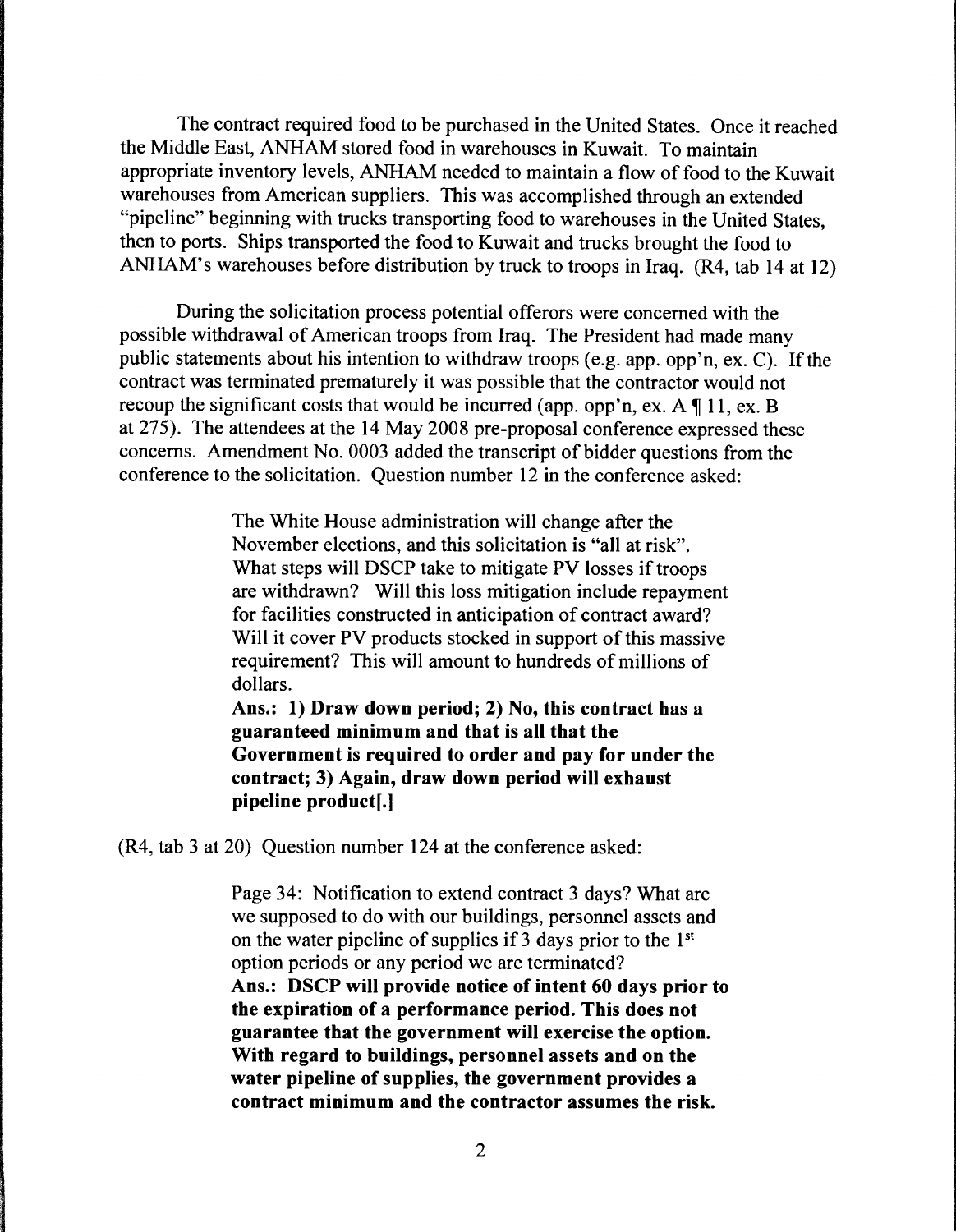## We anticipate that a ramp down period will mitigate risk.

*(Id.* at 33) Question number 134 at the conference asked:

Page 70: If the Democratic candidate wins the election in November 2008 and they pull the troops out of the Middle East-what happens to our assets, warehouse, personnel and products in house and in the pipeline? 1 percent guaranteed?

Ans.: There are too many assumptions here. If a troop pull-out were to occur, DSCP would develop a ramp down/exit strategy. The minimum contract value remains at 1%.

*(Id.* at 35) The amendment stated that the "[t]he answers in Section II are provided for clarification purposes only and do not change the requirements in the solicitation" *(id.* at 2).

Shortly after receiving award of the contract, ANHAM entered a service agreement with Jassim Al Wazzan Sons General Trading Co., W.L.L. (Wazzan) for lease of a warehouse in Kuwait, known as the Logistica warehouse (app. opp'n, ex. A; R4, tabs 25, 72). That agreement had a term of 18 months with a 6-month extension provision. The initial term of the agreement would expire 31 December 2011 (app. opp'n at 9,  $\P$  18).

In November 2008, during the final year of President Bush's term, the United States entered a Status of Forces Agreement (SOFA) with Iraq. The SOFA was effective as of 1 January 2009. It established that American troops would leave the country by 31 December 2011. The SOFA caused DLATS to amend the solicitation on 29 May 2009 to reduce the term of the contract. Amendment No. 0018 to the solicitation changed the base period of the contract to 18 months and established 4 one-year options. (R4, tab 14) Notwithstanding the existing SOFA, it was not until 21 October 2011 that President Obama finalized the decision that no United States troops would remain in Iraq in 2012 (gov't mot. at  $11, \frac{1}{9}$  40).

Before the withdrawal decision was finalized, ANHAM became concerned about the impending drawdown of troops (app. opp'n, ex. A; R4, tab 54). But in June 2011, DLA TS encouraged ANHAM to plan to feed at Thanksgiving and Christmas the same number of troops it fed earlier in the year (am. compl. 124). Later, in September, ANHAM proposed to reduce its available warehouse assets or have the government pay for the storage space. DLATS did not support ANHAM's proposed reduction. Instead, DLATS advised ANHAM that it had to maintain its resources for full performance of the contract. Contrary to that advice, food orders dropped significantly in October and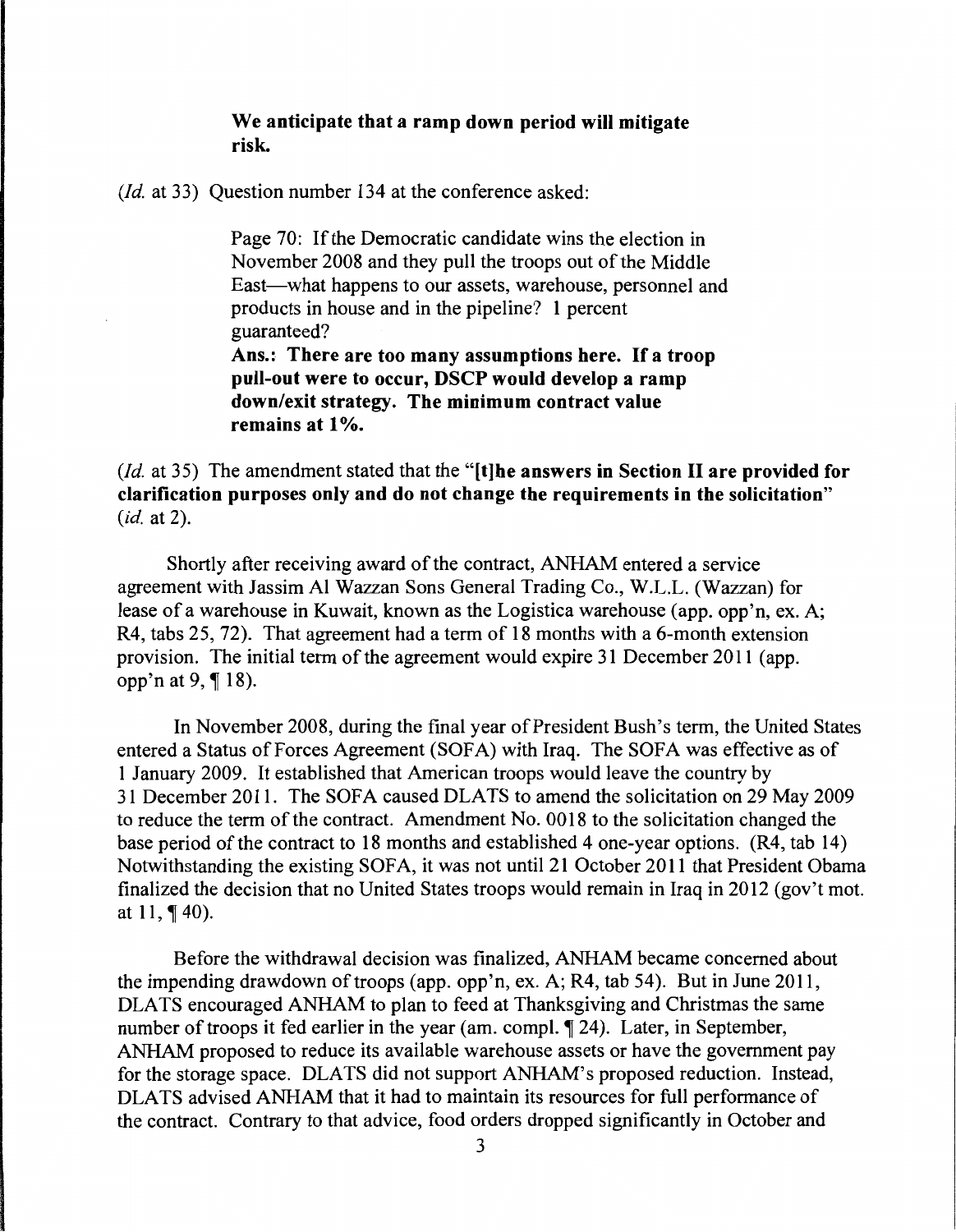drastically fell in November and December. *(Id.*  $\mathbb{I}$  28-29) The government does not challenge ANHAM's allegations that DLA encouraged planning for significant troop levels in the final months of 2011.

United States troops were completely withdrawn from Iraq by 18 December 2011. ANHAM had shipments of food in its pipeline at that time. ANHAM had also renewed the lease for its largest warehouse in Kuwait until 30 June 2013 (am. compl.  $\llbracket 31 \rrbracket$ ). ANHAM submitted a claim on 28 August 2013 to the DLATS contracting officer for \$10,989,020 which it allegedly incurred for lease of the warehouse between 1 January 2012 and 15 January 2013 (am. compl. 139). DLATS denied the claim. ANHAM filed its complaint 23 July 2015. DLATS filed its answer to the complaint 20 May 2016.

The answer asserted six affirmative defenses (answer at  $34$ ,  $\sqrt{\phantom{1}}$  1-22). First, DLATS alleges that the claim is barred by the Sovereign Acts Doctrine because it characterizes ANHAM's claim as seeking costs resulting from the government's decisions concerning military troop movements or classification of such information. Second, DLATS asserts the claim is barred by the Political Question Doctrine because the claim concerns wartime decisions by the President. Third, DLATS argues appellant's claim should be dismissed because it assumed the risk that events in an active war zone could increase its costs. Fourth, DLATS asserts that ANHAM waived its right to pursue this claim because it renewed the lease that caused its increased costs. Fifth, DLATS claims ANHAM's claim is barred because it failed to mitigate its damages. Sixth, DLATS alleges that the representation in ANHAM's proposal that the warehouse was leased for the duration of the contract was inaccurate which it asserts is a material breach by ANHAM that excuses it from liability.

### DECISION

### *A. Standard of Review for Summary Judgment*

We look to Rule 56 of the Federal Rules of Civil Procedure for guidance in deciding motions for summary judgment. Board Rule 7(c)(2). It is settled law that summary judgment will be granted where (1) the material facts are undisputed and (2) the moving party is entitled to judgment as a matter of law. The moving party has the burden of demonstrating both elements. *IMS Tech., Inc. v. Haas Automation, Inc.,*  206 F.3d 1422, 1429 (Fed. Cir. 2000). Here the government has failed to establish its entitlement to summary judgment on either element.

### *B. Disputes of Material Facts Preclude Summary Judgment*

The government asserts in its motion that it is entitled to summary judgment because there are no disputed issues of material fact. It relies upon a recitation of facts that are similar to the facts alleged in ANHAM's complaint. (Gov't mot. at 2-12) But the government's statement of facts differs significantly from appellant's allegations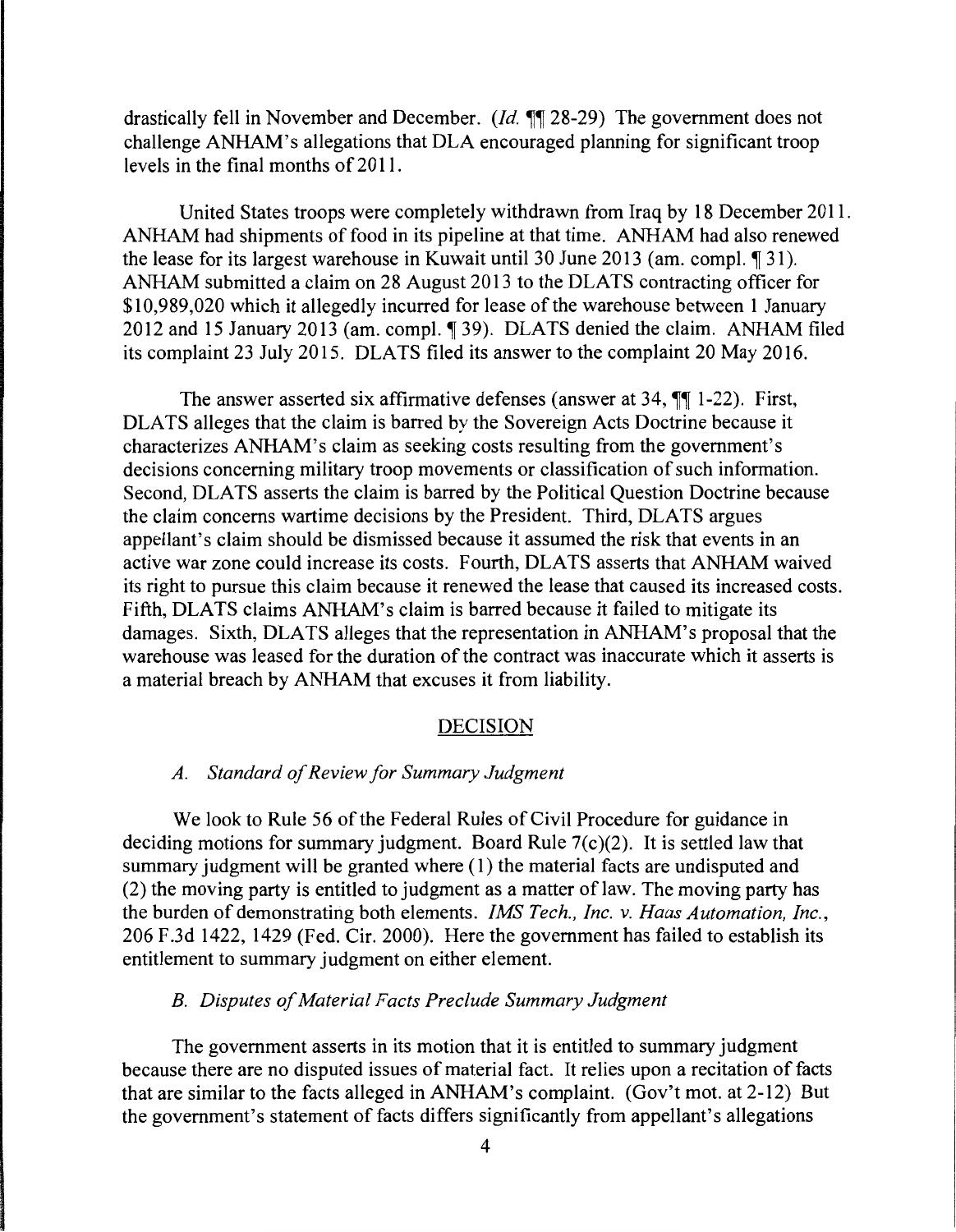because it does not address ANHAM's allegations that DLATS actively misled the contractor regarding the impending departure of United States Armed Forces from Iraq. Specifically, ANHAM alleges in its complaint that DLATS insisted throughout 2011 that it possessed no information concerning plans for the withdrawal of American troops from Iraq. ANHAM claims such representations by DLA TS were untruthful because the government had established a military departure date in an operational order issued 6 January 2011, OPORD 11-01 (app. opp'n at 10,  $\P$  22). That order directed the removal of troops from Iraq in 2011. ANHAM also claims that DLATS was aware the operational order was amended in May 2011 to narrow the period in which troops would be withdrawn to 14 October to 18 December 2011 (app. opp'n at 11,  $\P$  25). ANHAM alleges DLA TS withheld that information and instead informed ANHAM that plans had not been established for a drawdown of troops *(id.* at 11-12,  $\P\P$  26-27). ANHAM further alleges that DLATS knowingly encouraged it to use incorrect troop estimates when planning for food stocks through 2011 *(id.* at 12-13,  $\P\P$  29-30, at 15-16,  $\P\P$  36-40, at 18,  $\P$  42, at 21,  $\P$  48).

As required, ANHAM's opposition does not merely rely upon its complaint. The party opposing summary judgment cannot rest upon allegations in its pleadings, but must respond by affidavits or otherwise, setting forth specific facts to show the existence of a genuine issue for trial. *Adamation, Inc.*, ASBCA No. 22495, 80-1 BCA ¶ 14,385. ANHAM's allegations are supported by documents in the Rule 4 file (e.g. R4, tabs 48-72), documents submitted with its opposition (app. opp'n, exs. B-F, H-J) and the affidavit of Beau Lendman, the senior vice president of the company (app. opp'n, ex. A). These allegations identify disputed material facts that preclude summary judgment.

Notwithstanding these disputed facts DLA TS requests summary judgment. The gravamen of ANHAM's claim is that the government was aware that it was withdrawing its personnel from Iraq by the end of 2011, but kept this knowledge from ANHAM, thus violating its contractual duty of good faith and fair dealing. DLATS asserts that ANHAM's claim should be denied for three reasons. First it assumed the risk that troops could be withdrawn. Second, it suffered no damages. Third its claim is barred by the Sovereign Acts Doctrine. According, to the government the Board may consider these arguments and disregard ANHAM's allegations of DLATS' misrepresentations discussed above. DLATS asserts ANHAM's allegations should be ignored because the operational order was classified and troop level estimates are irrelevant. More specifically, DLATS argues that its actual knowledge of how many troops ANHAM had to be prepared to feed is irrelevant. According to DLATS, its actions are irrelevant because ANHAM renewed the warehouse lease which is the subject of its claim three months before the President's final agreement regarding a continuing presence of United States troops in Iraq. DLATS also asserts troop projections are irrelevant because ANHAM was already aware of the SOFA which precluded troops remaining in Iraq past 31 December 2011 and Amendment No. 0018 of the solicitation had reduced contract requirements in response to the SOFA.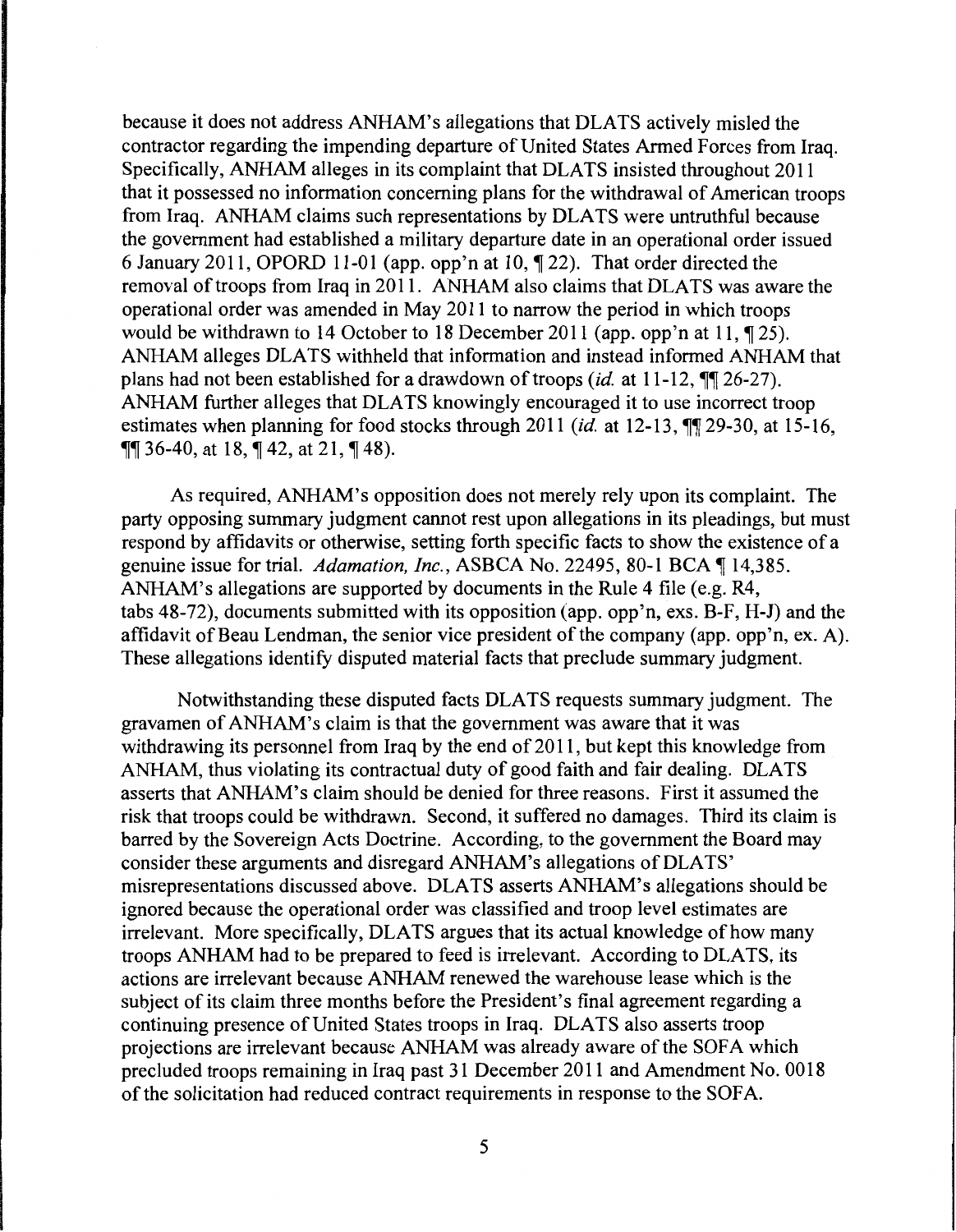The government does not specifically address allegations that DLATS personnel knowingly misrepresented information about the planned withdrawal and purposefully encouraged ANHAM to rely upon false troop estimates. DLA TS does not attempt to justify withholding information from the contractor. Nor does it justify its statements misleading the contractor about the plan to withdraw troops in 2011. The government, instead, unsuccessfully attempts to evade the point of ANHAM's claim.

DLATS cannot ignore the obvious relevance of information it possessed regarding the number of troops in Iraq, classified or not. Depriving the contractor of access to that information would undermine ANHAM's ability to perform the contract. It was ANHAM's responsibility to formulate an estimate of the number of people to be fed every month. It based its food inventory on these estimates. If DLATS advised use of inflated estimates it could cause ANHAM to project higher demand, causing increased costs in procurement, shipping and storage. This is precisely ANHAM's claim-that DLATS's misrepresentations caused it to extend the warehouse lease.

> DLATS' direction that ordering had to be based on current troop strength, rather than projections, would also impede moving to a smaller warehouse. Thus, ANHAM had no choice but to exercise an extension of the Logistica warehouse lease.

#### $(Am. compl. \P 31)$

ANHAM further alleges that the operational order had established a specific plan to leave Iraq by the middle of December (am. compl.  $\P\P$  8-9). To the extent that DLATS's representations to ANHAM during performance conflict with the existence, or the contents, of OPORD 11-1 it is relevant and material to ANHAM's claim. If DLATS urged ANHAM to use false troop projections, either in conflict with OPORD 11-1, or to support it, those facts are material and relevant. The parties' dispute concerning DLATS access to the plan to withdraw troops in December 2011 prevents consideration of summary judgment.

The government's description of the SOFA as the public plan for troop withdrawal is a similarly disputed material fact. The SOFA did not establish a definitive plan upon which ANHAM could base troop projections. DLATS's actions in 2011 demonstrate ANHAM could not rely upon the SOFA. ANHAM learned that the SOFA was meaningless for planning purposes from DLATS's insistence there was no plan for troop withdrawal. ANHAM claims it was consistently informed by DLATS in 2011 that there was no established plan for troop withdrawal from Iraq (am. compl.  $\P$  $\otimes$  23-24, 26, 29, 31). DLATS again confirms this in its reply. In 2017 DLATS still argues that "a decision by President Obama to withdraw troops from Iraq was not made until mid-October 2011" (gov't reply at 8). DLATS also asserts that during 2011 ANHAM knew "the United States might withdraw all troops from Iraq by December 2011, and might not" *(id.* at 9).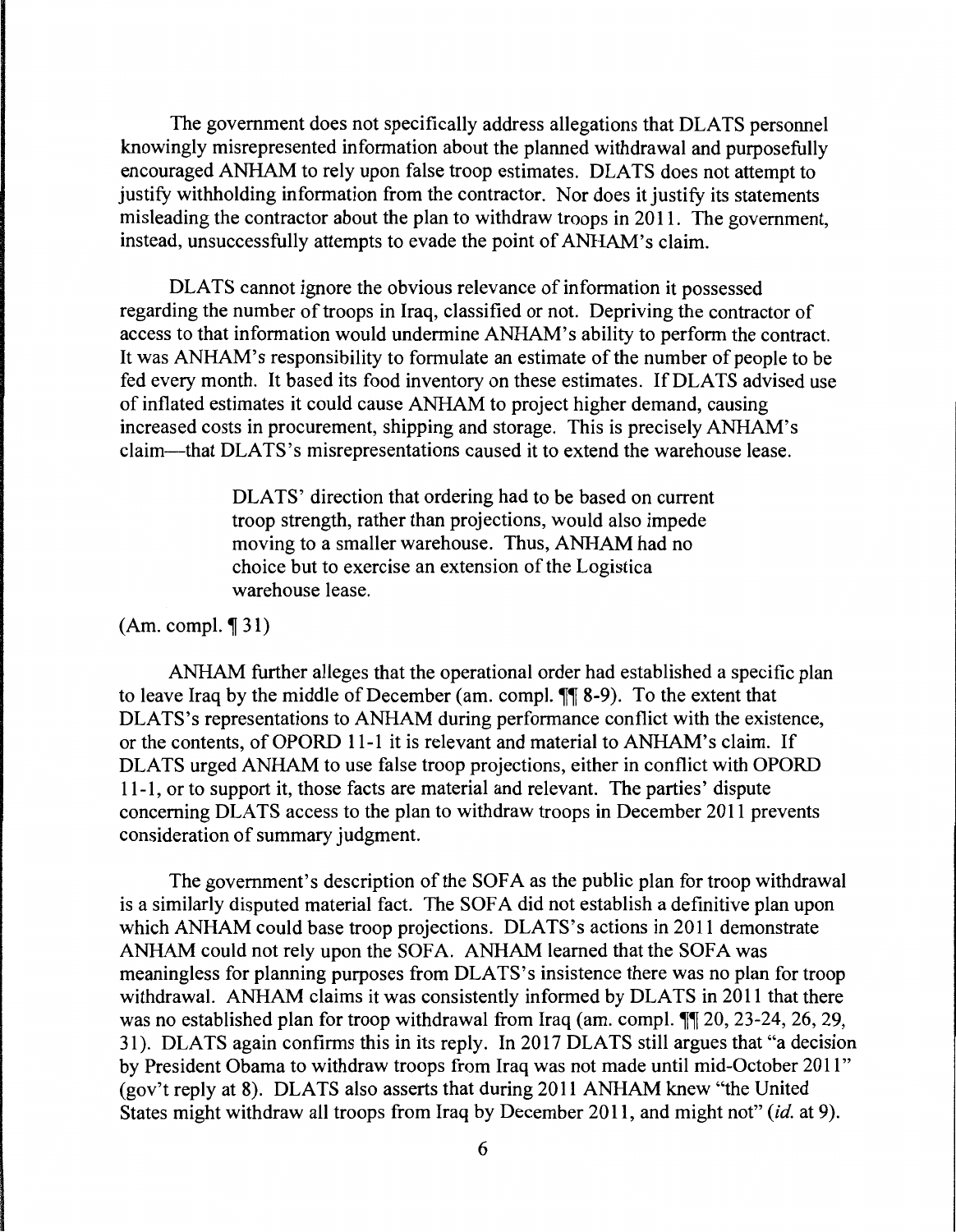Contrary to the fact statement in the government's motion, the SOFA did not provide ANHAM knowledge to counteract misrepresentations by DLATS.

The government argues alternatively that ANHAM's claim seeks the same costs it recovered through regular contract payments. It claims ANHAM was paid the cost of the warehouse as part of the contract's normal distribution price (gov't reply at 2). But the government produced no proof of such payments or how the payments covered costs for warehousing excess inventory. DLATS does not explain how payments ANHAM received during contract performance for procurement and distribution of food would also account for the storage cost of excess food beyond the amounts necessary during performance. This is especially unclear in light of the government's separate reimbursement to ANHAM after the contract for the cost of the excess inventory accumulated in the final months of 2011 as well as the cost of destruction of that inventory *(id.).* 

Rather than support summary judgment, these arguments establish that the facts material to ANHAM's claim are in dispute. As the party opposing a motion for summary judgment, ANHAM is to be given the benefit of all reasonable doubt in determining whether a genuine factual issue exists. *Adamation*, 80-1 BCA ¶ 14,385. ANHAM controverts the central premise of the government's motion. DLATS's motion primarily rests upon an allegation that ANHAM assumed the risk that troops might leave while it had food stored in its warehouse. The government supports that argument with ANHAM's proposal in which it describes and accepts the risk of a major withdrawal of troops (gov't mot. at 21-26). But the government's determination to remove troops from Iraq is not the premise of ANHAM's claim. ANHAM claims that its assumption of risk in this contract did not include assuming the risk of government misinformation. Assuming ANHAM's allegations to be true for the purposes of the government's motion, the contractor had no basis to assume that DLATS's representations regarding troop withdrawal were false. ANHAM could reasonably assume that the government, as its contracting partner, would not purposely mislead it. ANHAM was responsible for formulating monthly projections of the number of federal personnel it would feed. Information regarding troop disposition was a critical component of such estimates. Misrepresentations by DLATS of facts pertaining to government plans to withdraw troops from Iraq would undermine ANHAM's ability to form reliable projections of federal personnel to be fed in coming months. Thus, ANHAM alleges it relied upon the misinformation provided by the government. Its allegations can be fairly read to also assert that the government intended the contractor to rely upon the false troop projections provided by DLATS.

It is likely that ANHAM relied upon DLATS's misinformation because it contradicted available public information. DLATS's allegations regarding the President's desires to withdraw troops from Iraq, and even that he entered the SOFA promising to do so, do not deflect ANHAM's allegations. ANHAM has provided evidence that, in discussions concerning troop levels DLA TS showed complete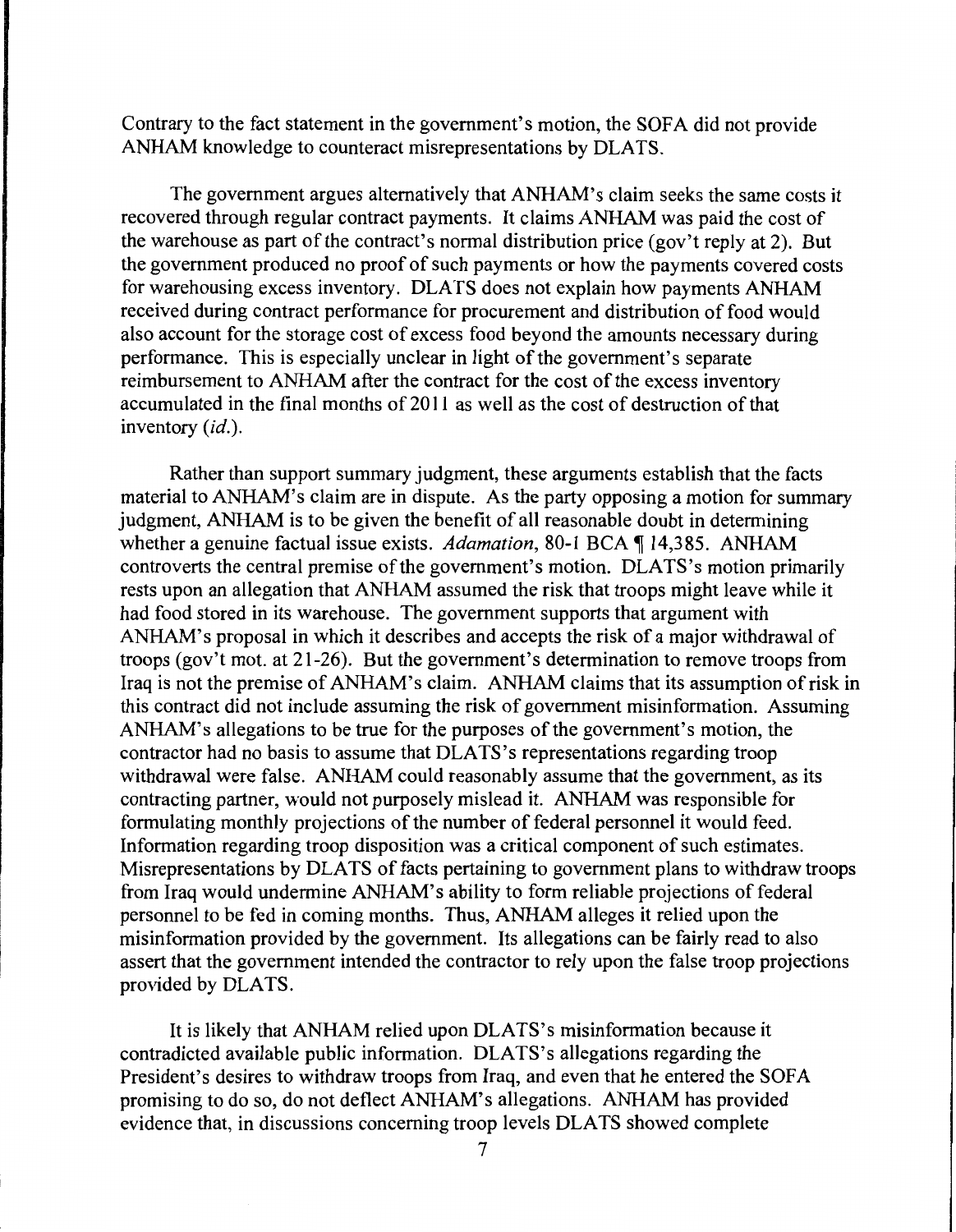disregard for the SOFA. Contrary to that agreement, DLATS urged ANHAM to plan for 80,000 troops in November. Contrary to the agreement, DLATS advised ANHAM to prepare for the same level of personnel late in 2011 as it had been serving earlier in the year. DLATS confirms this in its motion. DLATS asserts that there was widely held public knowledge that the United States and Iraq "were in high-level discussions to possibly keep some troops in Iraq beyond December 2011" (gov't mot. at 10,  $\sqrt{ }$  36). It argues that, up to the final agreement with Iraq, the President was negotiating whether troops would remain in Iraq in 2012 (gov't reply at 8). Thus, the SOFA was disregarded by DLATS and the President was allegedly working contrary to its terms. In that environment, the public information available to ANHAM regarding the President's intentions was little more than talk.

DLATS further argues that ANHAM's reliance upon the statements made by DLATS and recorded in Amendment No. 0003 of the solicitation is misplaced (gov't reply at 1). DLATS asserts the information in Amendment No. 0003 is irrelevant because the amendment stated it was for clarification only and did not change the requirements of the solicitation. The statements in Amendment No. 0003 are also allegedly irrelevant because that discussion pertained to troop levels throughout the Middle East, encompassing Jordan and Kuwait, not exclusively Iraq. DLATS also argues that the questions at the pre-proposal conference were "expressly *not*  incorporated into the Solicitation or Contract." (Gov't reply at 2) Contrary to DLATS's characterization, ANHAM argues that the representations at the conference were incorporated into the contract (app. opp'n at 31). ANHAM supports its argument with citation to the copy of the contract in the Rule 4 file at tab 27. On page 2 of that exhibit, the contract provides that the solicitation, the amendments to the solicitation and ANHAM's proposals are incorporated into the contract. Also contrary to DLATS's argument, it is not clear from the text of Amendment No. 0003 that the government's expectations for a drawdown period applied only to zones outside Iraq. Only one of the three statements in which DLA TS predicts a drawdown period refers to the wider Middle East. Nor is it clear that government references to a future ramp down of troops is a change to the requirements of the solicitation.

These and other disputed material facts prevent consideration of summary judgment on this record.

- C. *DLA TS Requests Summary Judgment on Three Theories.* 
	- 1. The Contract did Not Shift Risk of Misrepresentation onto the Contractor.

By its motion, DLATS makes the same misrepresentations to the Board that it made to ANHAM during performance. The government recognizes in its motion that ANHAM claims that DLATS breached the implied duty of good faith and fair dealing by withholding information regarding the withdrawal of United States forces from Iraq.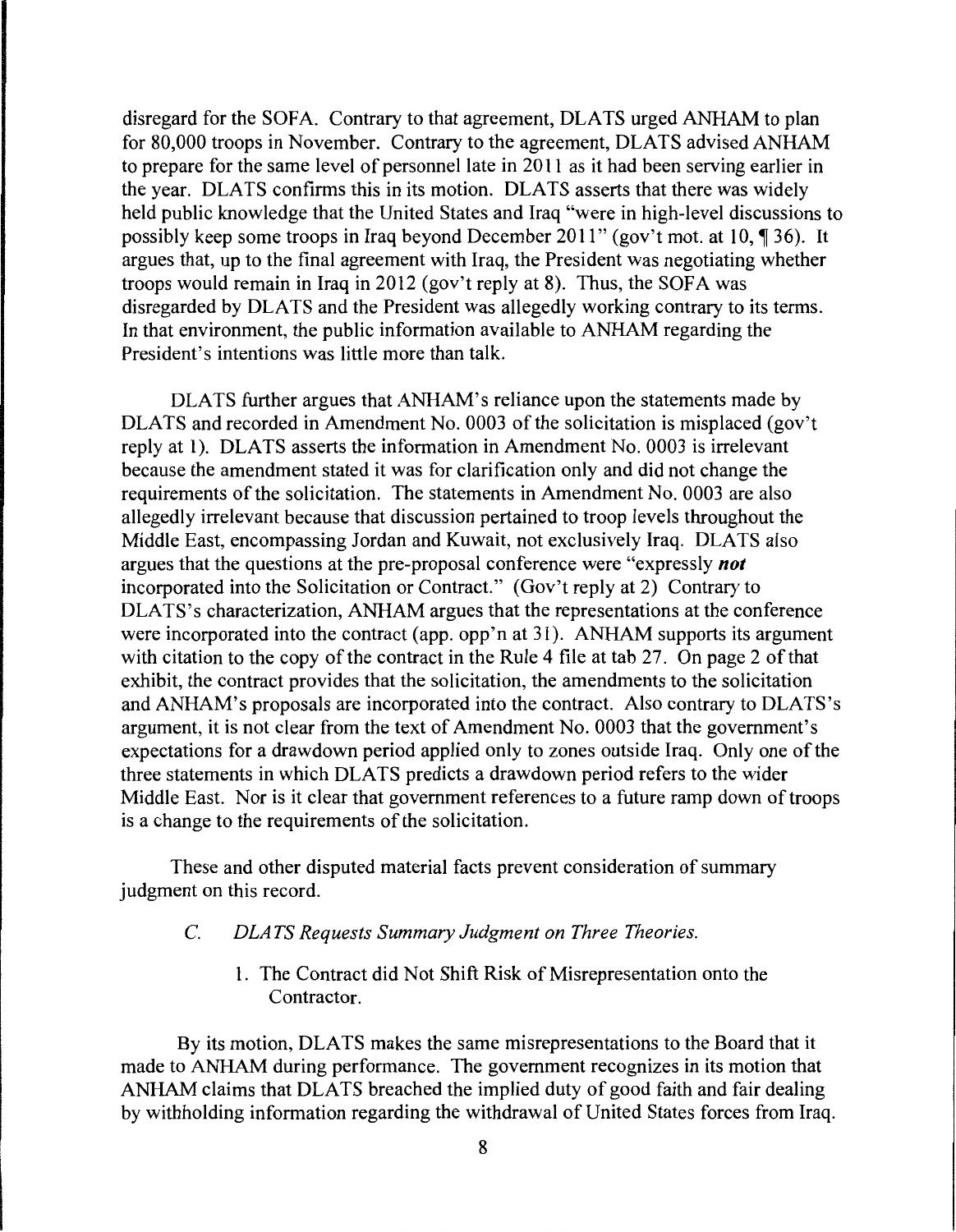The government nonetheless claims it is entitled to judgment as a matter of law because ANHAM assumed the risk of troop withdrawals. DLATS claims ANHAM was aware of widely disseminated public information that the government was pursuing an agreement for troop withdrawal and no one, including DLATS, knew until October 2011 whether troops would remain in Iraq. DLA TS represents that the agency was unaware early in 2011 of internal plans to ensure the complete withdrawal of American troops from Iraq. DLA TS claims it could not violate its duty to cooperate with ANHAM because it simply did not possess information with which it could mislead the contractor. DLATS goes so far as to claim informing ANHAM in July or September 2011 that all troops would be out of Iraq in December would have been "a risky wild guess" (gov't reply at 8). This assertion is not merely contrary to ANHAM's allegations, it is baseless.

ANHAM's claim that it was misled by DLATS is based upon the issuance of OPORD 11-1. It claims that DLA TS possessed precise knowledge of the planned precipitous drop in "mouths to feed" between October and December 2011 (app. opp'n, ex. A). Specifically, the military was directed in May 2011 by amendment to OPORD 11-1 to prepare for and execute withdrawal of all troops by 18 December 2011, including a drastic reduction of troops beginning 14 October. DLATS does not attempt to refute ANHAM's allegations. DLATS apparently believes it can ignore allegations pertaining to OPORD 11-1. This is similar to DLATS's assertions to ANHAM during the contract. It would like to be considered ignorant of the plans to withdraw troops from Iraq in 2011. Perhaps it believes this feigned ignorance is somehow persuasive in litigation as well. It is not.

As noted above, ANHAM supports its allegations with documents in the Rule 4 file, other external documents and the affidavit of its senior vice president. The correspondence shows DLATS insisted ANHAM maintain the peak level of provisions through the end of 2011, contrary to the planned withdrawal of troops (app. opp'n, ex. F). As late as September 2011, the contracting officer informed ANHAM that the agency ·'has yet to receive official information available for public release regarding the reduction of personnel in Iraq and Kuwait" (R4, tab 72 at 52). Following that, the contracting officer specifically encouraged ANHAM to utilize inflated projections of troops to be fed through 2011 and into 2012 (app. opp'n, ex. A  $\P$  24).

This evidence is sufficient to establish a prima facie case of breach of the duty of good faith and fair dealing by DLATS. The government's plan to withdraw troops was vital information for the contractor to plan and execute its performance through 2011. ANHAM did not assume the risk that the government would withhold or falsify information regarding the troops to be fed in October, November and December of 2011. Having assumed the contractual obligation to formulate troop projections and maintain food inventory based on the projections, ANHAM necessarily asked the government for information to make its projections as accurate as possible. If the government responded with false information it would have acted to specifically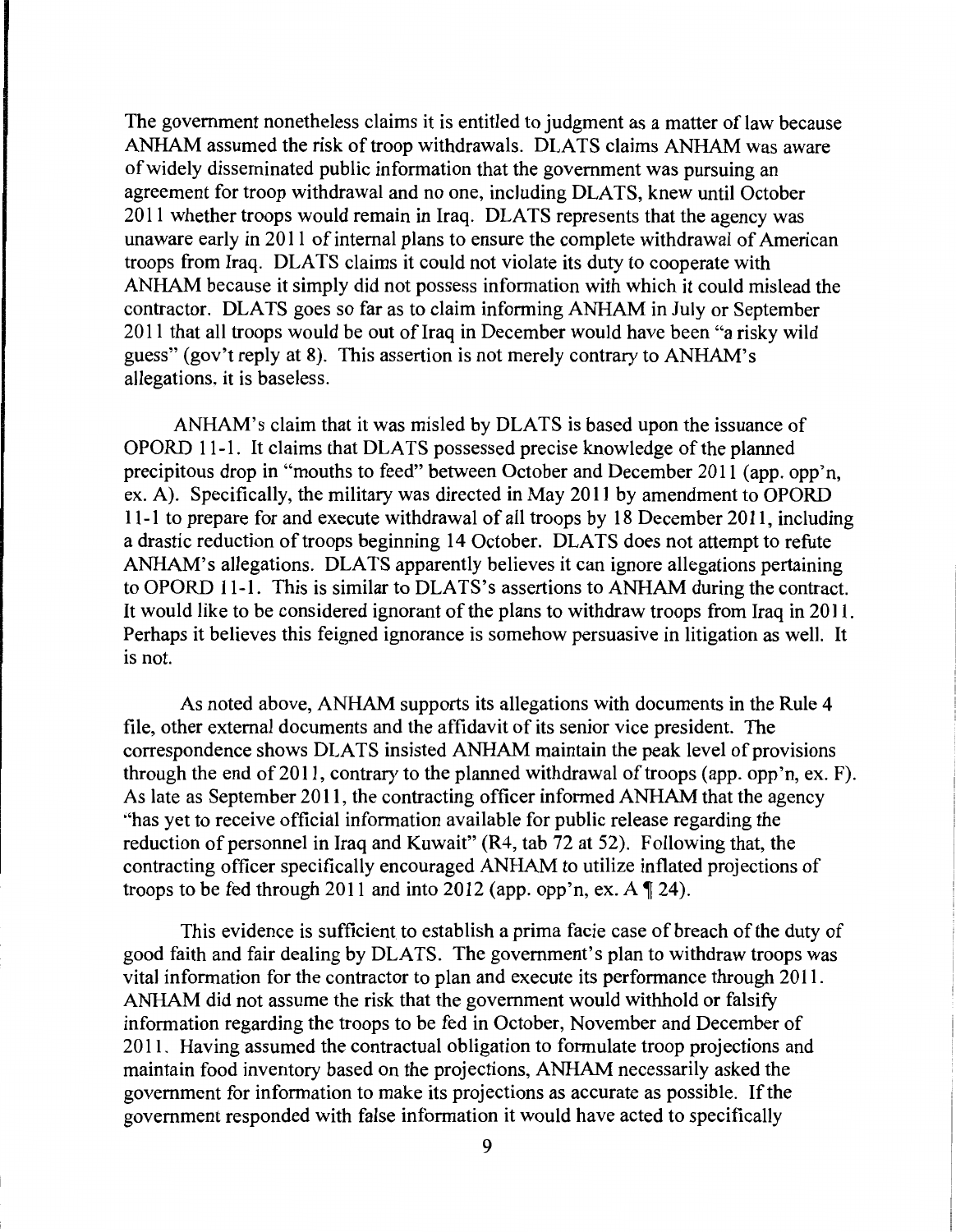undermine the contractor's ability to obtain the fruits of the contract within the terms of the bargain.

This contract, like other contracts, implicitly contains a covenant of good faith and fair dealing. *MetcalfConstr. Co. v. United States,* 742 F.3d 984, 990 (Fed. Cir. 2014). The covenant imposes on each party a "duty not to interfere with the other party's performance and not to act so as to destroy the reasonable expectations of the other party regarding the fruits of the contract." *Lakeshore Eng 'g Servs., Inc. v. United States,* 748 F.3d 1341, 1349 (Fed. Cir. 2014). The duty is found within the context of the contract to ensure neither party acts inconsistent with the contract's purpose or deprives the other party of the contemplated value. *MetcalfConstr.,* 742 F.3d at 991. The government's motion disregards these principles when it argues that the contract limits its exposure to ANHAM's costs. The government cannot rely upon its limited obligations in the Indefinite-Quantity clause to preclude recovery by ANHAM (gov't mot. at 27). The Indefinite-Quantity clause does not shield DLA TS from its obligation of good faith in performance. *John McCabe*, ASBCA No. 36958, 89-2 BCA 1 21,857. In that clause, ANHAM agreed that the government may exercise its discretion to limit the amount of business it will do and it will not be liable for purchases beyond that amount. Thus, the contractor agreed to cede determination of the scope of the contract to the government's discretion. In doing so, it did not also surrender the government's compliance with other contractual obligations. Case law uniformly recognizes that contract provisions that grant the government discretion are accompanied by an implied obligation not to abuse that discretion and to act in good faith. *Id.* at 109,948 (citing *Monarch Enterprises, Inc., ASBCA No.* 31375, 86-3 BCA ¶ 19,227 at 97,224). Here, ANHAM claims the government failed to act in good faith when it purposefully thwarted the contractor's ability to formulate troop projections. It further claims that DLATS's misrepresentations deprived ANHAM of the means of contract performance and the ability to protect itself from unreasonable increased costs.

The purpose of this contract was for ANHAM to act as the Prime Vendor to federal customers in Iraq, Kuwait and Jordan for the supply and delivery of food and non-food items (gov't mot. at 2, 4). This responsibility included inventory management which required ANHAM to determine the monthly demands and maintain a 45-day supply in its warehouse *(id.* at 5). With those responsibilities, ANHAM assumed the risk that decisions regarding troop deployment could result in unrecovered costs *(id.).* It is evident that ANHAM's ability to manage that risk would depend upon its skill in inventory management which logically required the best assessment of demand possible. It does not appear that the government was obligated to assist in the assessment of demand. Thus, the nature of the bargain placed on ANHAM the burden of determining the amount of food to stock in its warehouse and the risk that it could overstock at its cost if demand decreased.

Assuming the risk of forecasting demand, ANHAM could not reasonably expect the government to assist in determination of troop levels. But, ANHAM could reasonably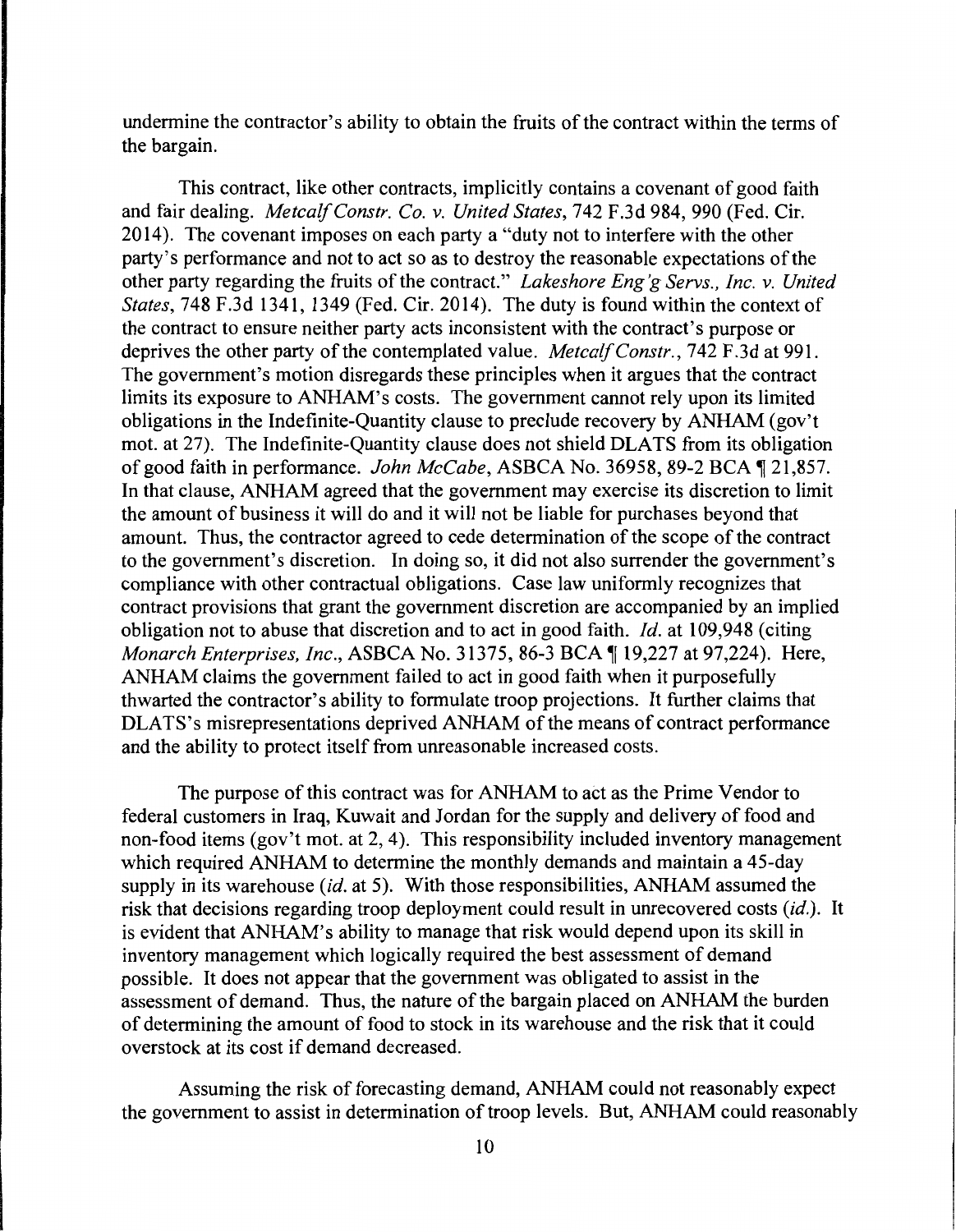expect the government not to interfere in its monthly determinations. Contrary to that reasonable expectation, ANHAM has provided evidence that the government advised it to use inflated troop estimates when planning food demand in the final months of 2011. In doing so, the government failed to act in good faith. Good faith in contractual relations means "honesty in fact in the conduct or transaction concerned." *McCabe,* 89-2 BCA 121,857 at 109,948. The government's alleged actions fail that standard even if it could offer a legitimate legal basis for withholding or misrepresenting this information. The mere lawfulness of conduct by public officials does not preclude a tribunal from finding that such conduct still violates standards of decency, fairness or reasonableness. *JA. Jones Constr. Co., ASBCA No.* 43344, 96-2 BCA  $\P$  28,517. Accordingly, drawing all justifiable inferences in favor of the party opposing summary judgment, we conclude that appellant has raised sufficient issues regarding the government's good faith and fair dealing in performance of the contract to withstand summary judgment and entitle it to a trial on the merits.

> 2. The Government Offers No Evidence to Support its Presumption that ANHAM has No Compensable Damages.

The government argues that it is entitled to summary judgment because ANHAM represented in its proposal that it had retained the warehouse that is the subject of its claim for the entire length of the contract. DLATS claims that if ANHAM had initiated a lease for the contract period it would not have incurred damages because its warehouse costs would be covered as part of regular contract payments (gov't mot. at 26). DLATS further asserts that ANHAM did not need to execute an extension of its agreement to lease when it did. ANHAM's decision was allegedly premature because the lease extension was not required before the end of September 2011. DLATS insists that if ANHAM's agreement to lease the warehouse covered the exact period of the contract "there would have never been an issue about the Logistica lease expiring on December 31, 2011 and its alleged damages would have been *zero."* (Gov't mot. at 28)

When faced with the decision whether to renew the warehouse lease, DLATS argues ANHAM had two options to mitigate its costs (gov't mot. at 29). ANHAM could have sought a three-month extension of the warehouse lease which would have aligned it with the contract. Or, ANHAM could have obtained the six-month extension which was already available in its agreement with Wazzan. That extension would have gone only three-months longer than the contract. According to ANHAM, this is a Hobson's choice. Neither option would have accommodated the excess inventory procured pursuant to DLATS's false predictions. Thus, DLATS's argument is incorrect because it is misdirected. The claim is not premised upon ANHAM's alleged difficulty with its decision to renew its agreement with Wazzan. ANHAM claims the misrepresentation by DLA TS of projected troop levels at the end of 2011 and beyond caused the need for continued warehouse storage. ANHAM argues that the significant volume of excess food required warehouse storage until 13 September 2013 (app. opp'n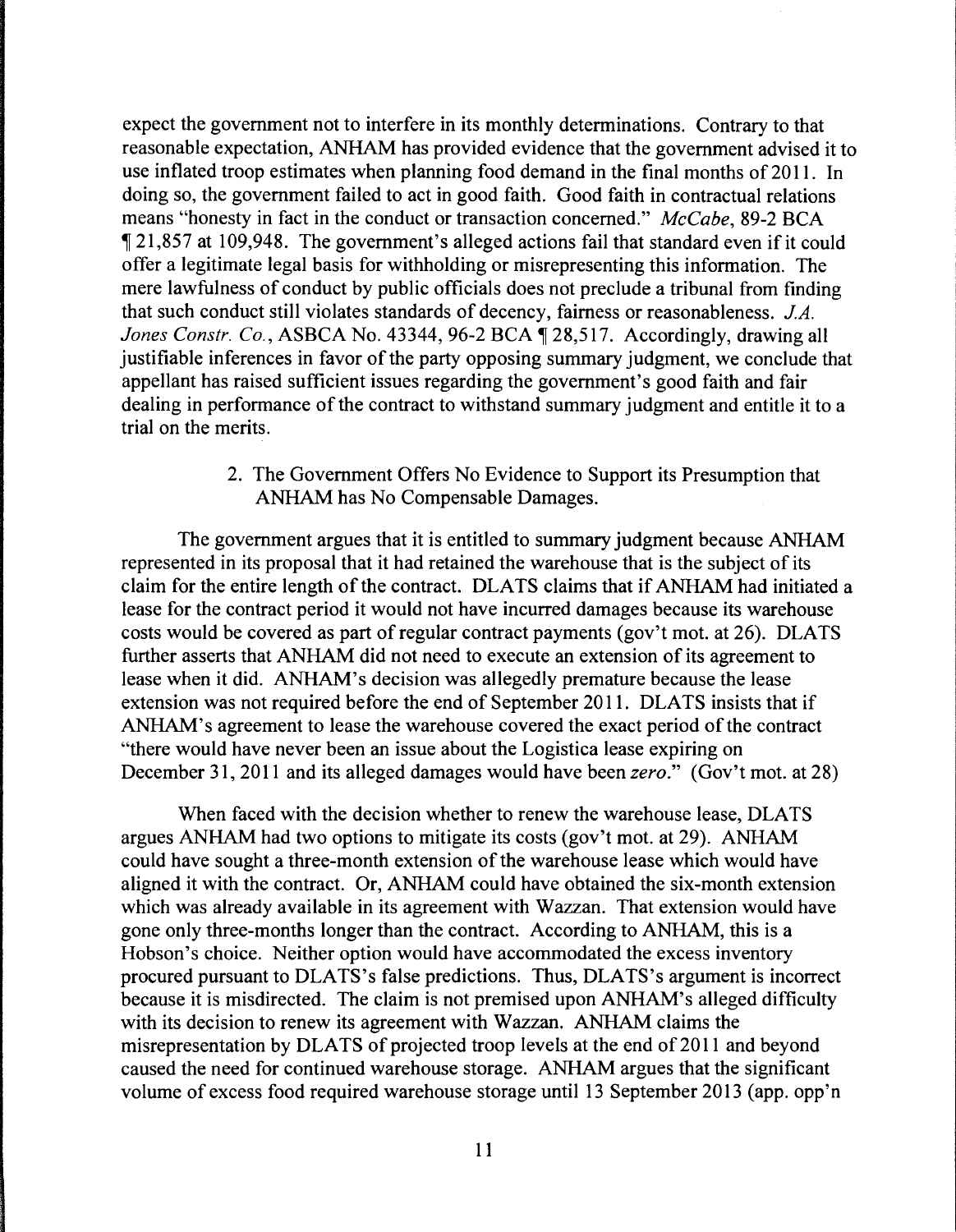at 46; R4, tab 72 at 68-71). Accepting that allegation as true, DLATS's argument for summary judgment fails.

> 3. ANHAM's Claim is Not Presumptively Barred by the Sovereign Acts Doctrine.

DLA asserts entitlement to summary judgment because ANHAM's contract claim is barred by the Sovereign Acts Doctrine. The sovereign acts defense is an inherent element of every contract to which the government is a party, whether or not explicitly stated. The government retains in every contract the authority to act as sovereign unless it surrenders this right in "unmistakable terms." *Hughes Communications Galaxy, Inc. v. United States,* 998 F.2d 953, 958 (Fed. Cir. 1993). In this case, as DLA TS argues, the United States' determination to withdraw troops from Iraq pursuant to an agreement with the government of Iraq is a sovereign act. But, that fact alone may not bar the claim. As described above, ANHAM's complaint does not claim entitlement to compensation because there was a decision that troops would be withdrawn. ANHAM's claim is that DLA's withholding of information regarding that decision was contrary to its contract bargain. Concealing the plan to remove troops from Iraq deprived ANHAM of the ability to manage the inventory and facilities it is obligated to maintain under the contract.

The information ANHAM claims DLATS withheld was the specific military direction regarding the departure of troops from Iraq. As discussed above, ANHAM asserts that OPORD 11-01 explicitly established a date on which troops would leave Iraq (am. compl. at 5-6,  $\P\P$  18-9; app. opp'n at 10-12). DLATS's motion and reply are silent regarding ANHAM's arguments regarding OPORD 11-01. This may be DLATS's attempt to avoid discussion of that document based upon its security classification. Failing to address the classification of OPORD 11-01, or to assert its classification as a sovereign act, does not support its motion. There is no basis for DLATS's failure to respond to ANHAM's arguments about the order or its discovery requests. DLATS's motion does not provide any reason for withholding information regarding the number of troops to be fed in the ending months of the contract. The government has apparently reserved those arguments for a hearing. Also, having included this point as an affirmative defense in its answer, it tacitly acknowledges that it must carry the burden of proof. DLATS does not to meet that burden on summary judgment.

And DLATS did not try in its motion to prove that a sovereign act prevented compliance with its duty not to interfere with the contractor. Rather it presents its sovereign act defense as *afait accompli* that warrants dismissal of ANHAM's complaint. DLATS overstates this defense. At this point of discovery, it's not nearly so accomplished. Even if the sovereign acts defense applies, "it does not necessarily mandate dismissal." *Carabetta Enters., Inc. v. United States,* 482 F.3d 1360, 1365 (Fed. Cir. 2007) (quoting *United States v. Winstar,* 518 U.S. 839, 895 (1996)). The government is excused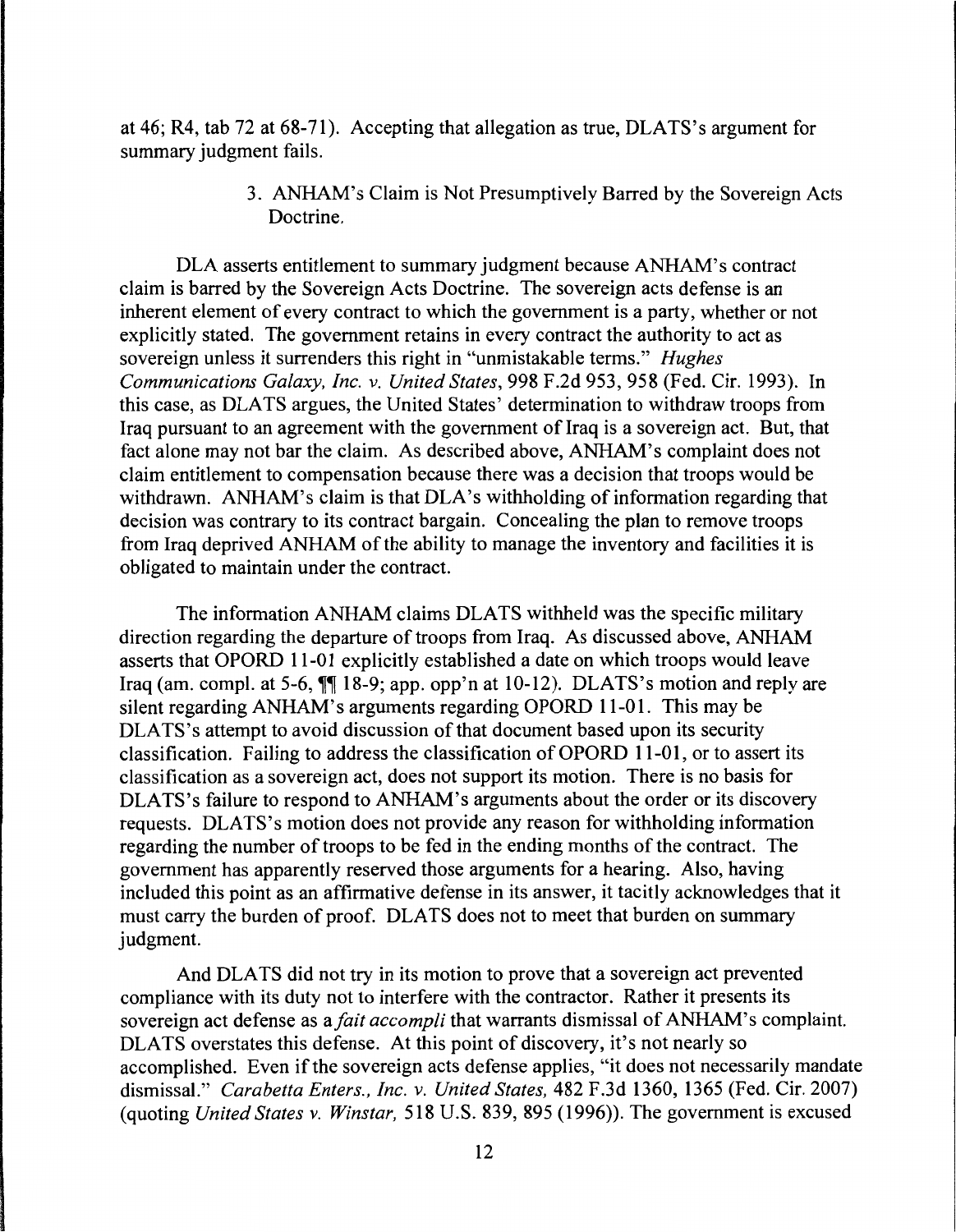from performance under the sovereign acts defense only when the sovereign act renders the government's performance impossible. *Casitas Municipal Water Dist. v. United States,* 543 F.3d 1276, 1287 (Fed. Cir. 2008). The classification of OPORD 11-01 does not establish that it was impossible for DLA to cooperate with ANHAM's contract performance.

DLATS's presumption that the mere presence of a sovereign act results in dismissal is based upon its reading of *Robertson* & *Penn, Inc. d/b/a Cusseta Laundry, Inc.*, ASBCA No. 55625, 08-2 BCA  $\parallel$  33,951. In that case the contractor was to supply laundry services to military camps but the invasion of Iraq sharply reduced the amount of services required in the camps. If that case is similar to this one, the similarity stops there. In *Robertson,* the contractor claimed the government negligently estimated the amount of laundry that would be done because it knew the troops would be deployed away from the camps. The contractor's claim went further to blame the deployment itself as a basis for entitlement to additional compensation. The Board rejected that particular argument because the troop deployment was a sovereign act for which the government is not liable in the context of the contract. That is not the nature of the claim here.

*Am. Gen. Trading* & *Contracting, WLL,* ASBCA No. 56758, 12-1BCA~34,905 is a more analogous decision. Although also a negligent estimate claim, in that case the Board separated the question of the government's reasonable care in estimating requirements from the fact that those requirements might have been driven one way or another by potential sovereign acts. The troop deployment that affected the laundry in *Am. Gen. Trading* did not eliminate the government's obligation to exercise reasonable care to estimate its requirements. If the contractor could show that the government knew, or should have known, that the invasion of Iraq was imminent, and as a result its laundry estimate for the camps was wrong, the government would be liable for the breach resulting from that misrepresentation. The government's error would be its failure to take into account a sovereign act. Based on that, the Board held that the sovereign act defense did not apply to the contractor's negligent estimate claim.

That is the result here. The sovereign act defense does not apply to ANHAM's fair dealing claim because the government's liability, if any, arises from DLATS's failure to disclose information needed by the contractor. As in *Am. Gen. Trading,*  whether the government reasonably provided or withheld troop estimates from ANHAM is a different question than whether those estimates might have been driven one way or another by potential sovereign acts. ANHAM should have an opportunity to demonstrate whether DLATS withheld its knowledge of the planned troop withdrawal.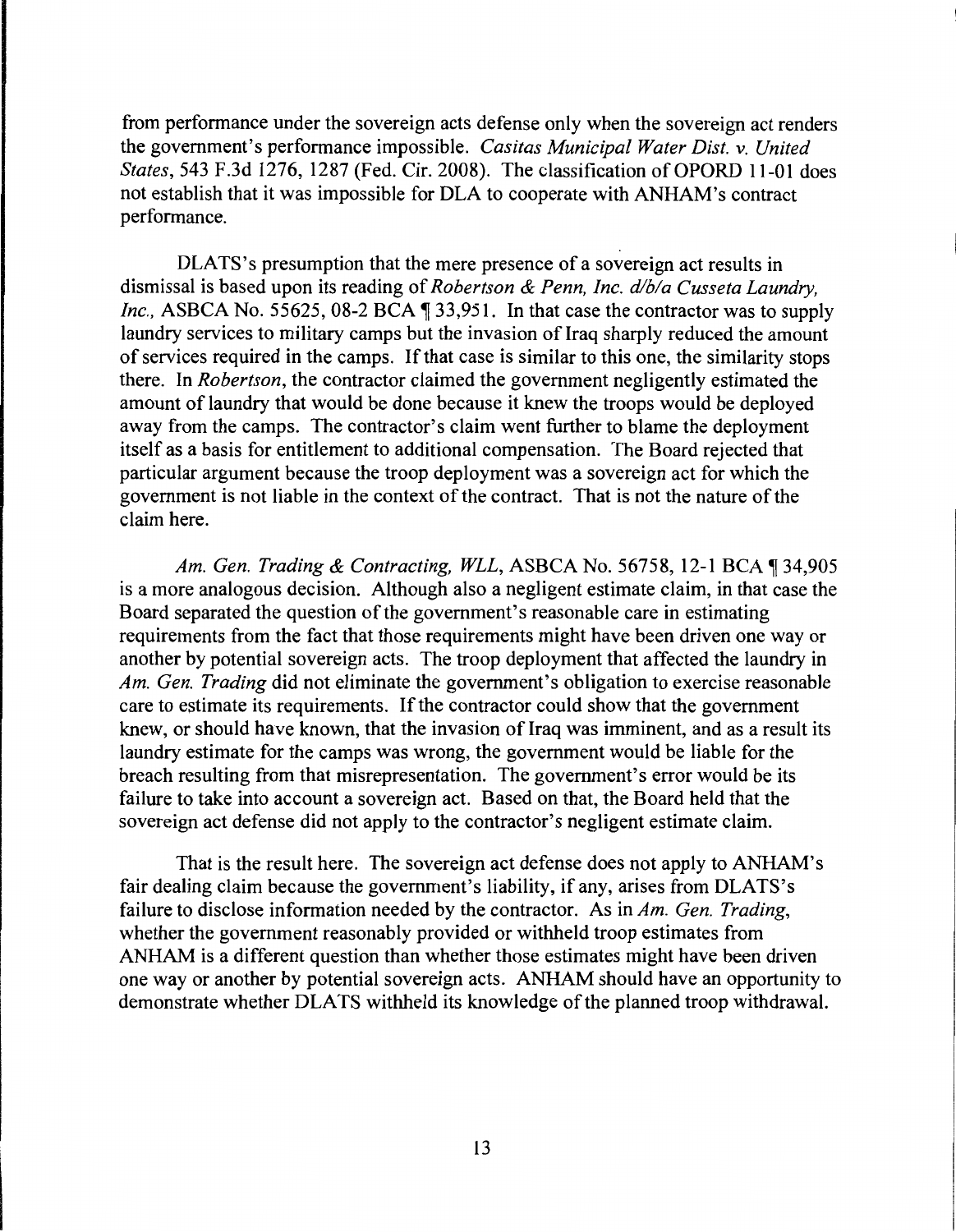### **CONCLUSION**

The government's motion for summary judgment is denied. The government has not established entitlement to summary judgment because material facts remain in dispute and it is not entitled to judgment as a matter of law.

Dated: 20 July 2017

 $\mathcal{U} \in \mathcal{K}$ 

DONALD E. KINNER Administrative Judge Armed Services Board of Contract Appeals

I concur (see separate opinion)

RICHARD SHACKLEFORD Administrative Judge Acting Chairman Armed Services Board of Contract Appeals

I concur

J. REID PROUTY Administrative Judge Acting Vice Chairman Armed Services Board of Contract Appeals